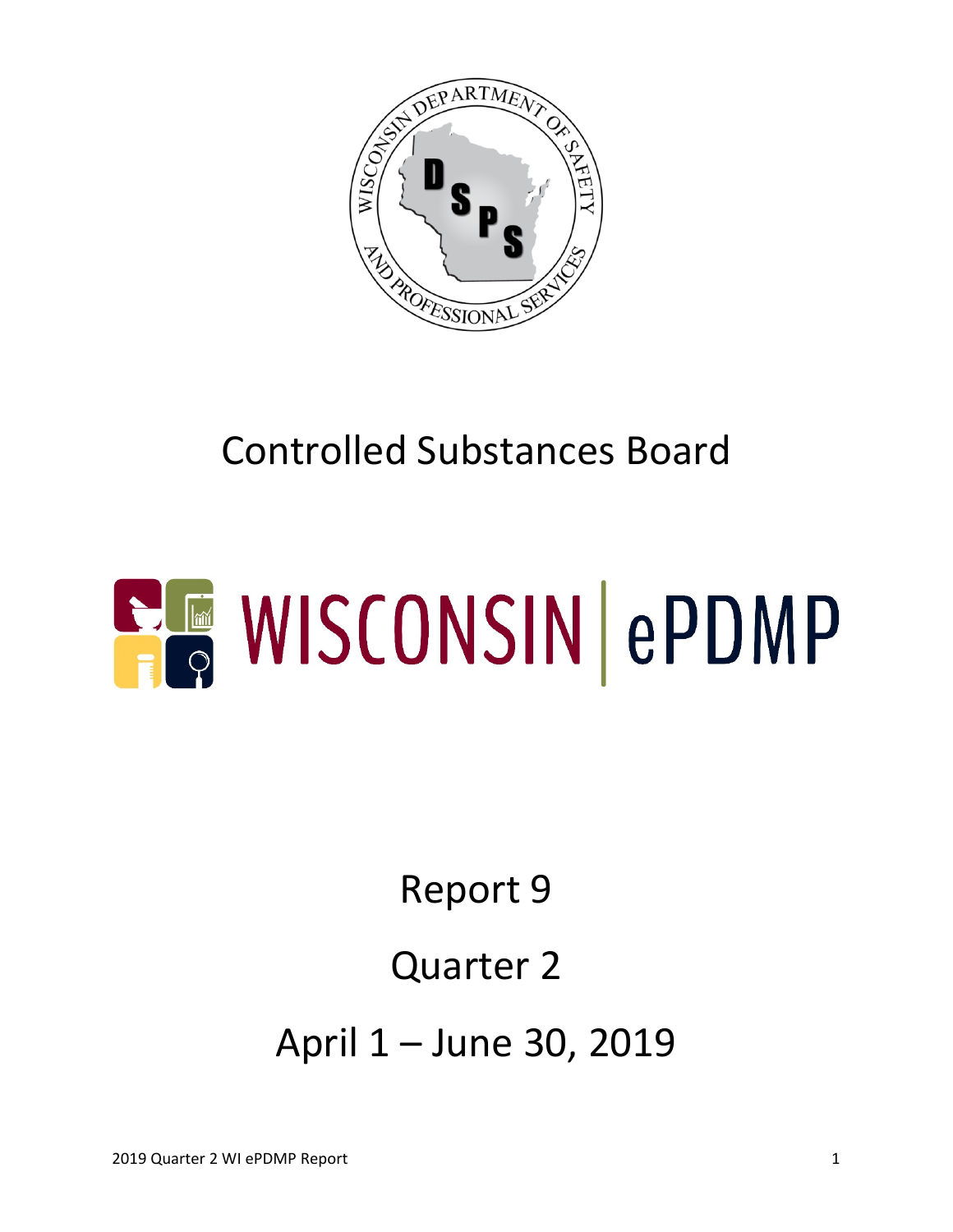#### Contact Information

#### **Wisconsin Controlled Substances Board Chairperson: Doug Englebert**

#### **Members:**

| Englebert, Doug, Chairperson  | Department of Health Services<br><b>Designated Member</b>                            |
|-------------------------------|--------------------------------------------------------------------------------------|
| Bloom, Alan, Vice Chairperson | Pharmacologist                                                                       |
| Bellay, Yvonne M., Secretary  | Department of Agriculture, Trade and Consumer Protection<br><b>Designated Member</b> |
| Barman, Subhadeep             | Psychiatrist                                                                         |
| Huck, Leonardo                | Dentistry Examining Board Representative                                             |
| Kallio, Peter J.              | Board of Nursing Representative                                                      |
| Weitekamp, John               | <b>Pharmacy Examining Board Representative</b>                                       |
| Koresch, Sandy                | <b>Attorney General Designee</b>                                                     |
| Westlake, Timothy W.          | <b>Medical Examining Board Representative</b>                                        |

#### **Wisconsin Department of Safety and Professional Services**

4822 Madison Yards Way Madison, WI 53705 608-266-2112 [DSPS@wisconsin.gov](mailto:DSPS@wisconsin.gov) Website: [https://dsps.wi.gov](https://dsps.wi.gov/)

#### **Wisconsin Prescription Drug Monitoring Program**

[PDMP@wisconsin.gov](mailto:PDMP@wisconsin.gov) Website:<https://pdmp.wi.gov/>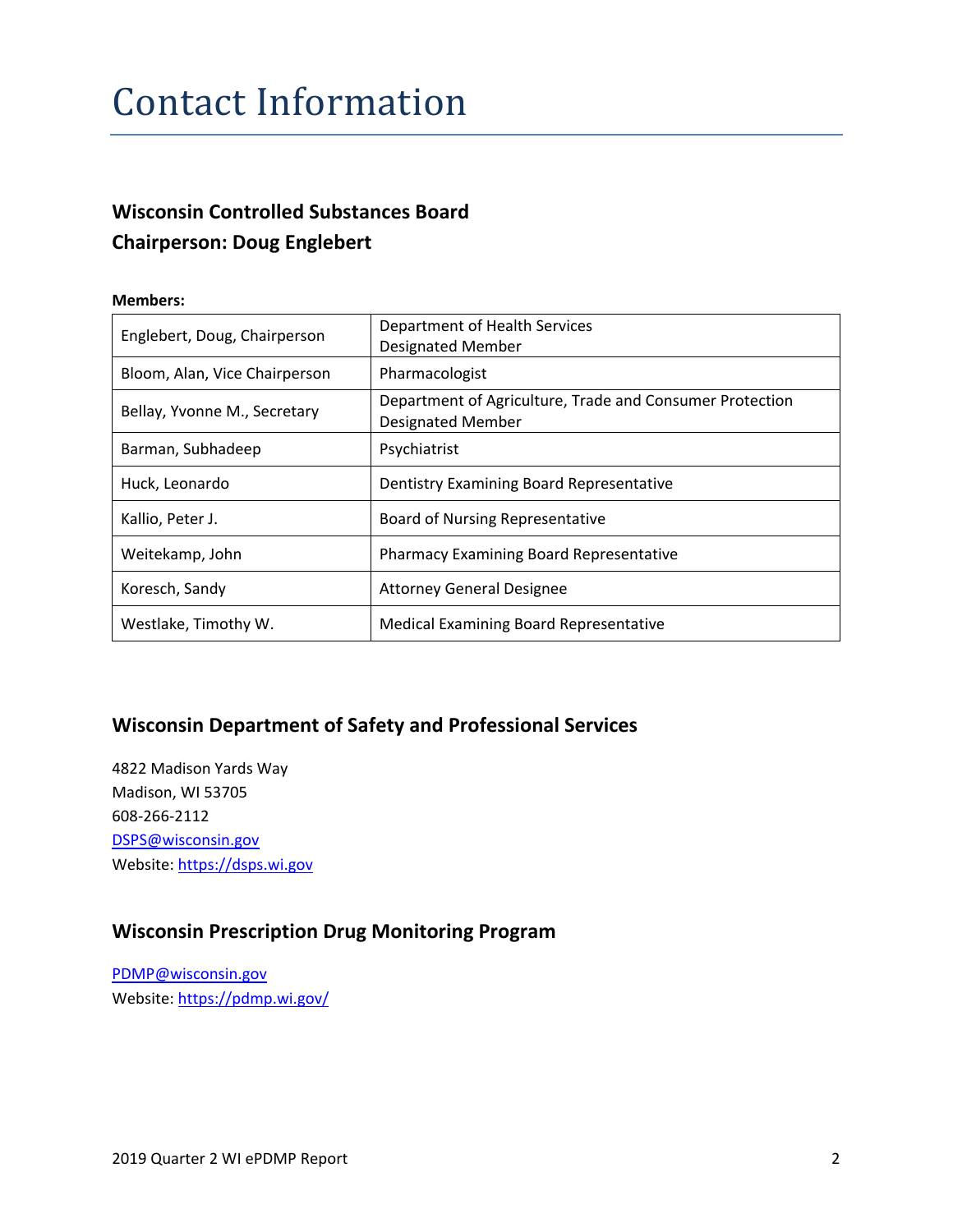## **Table of Contents**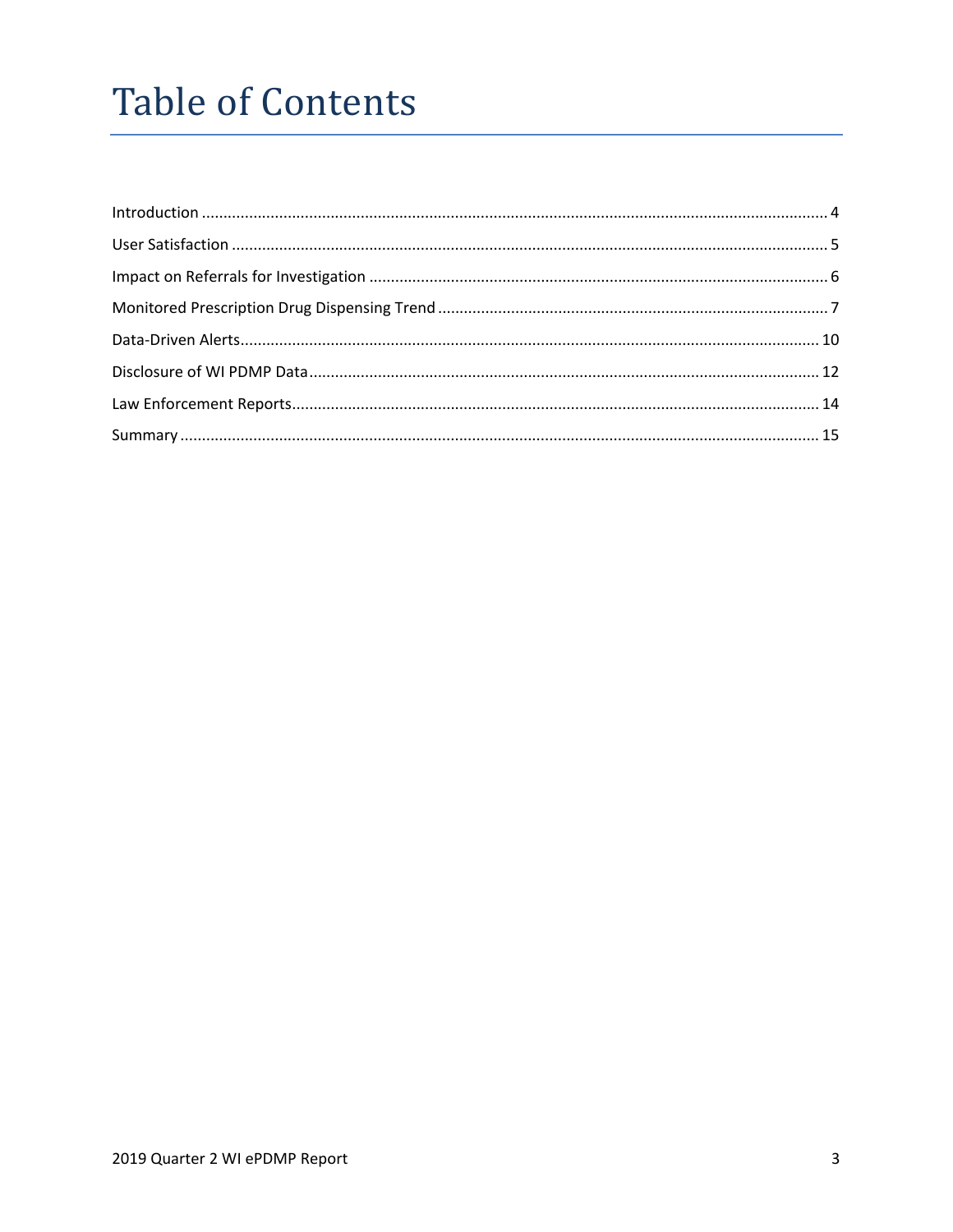# <span id="page-3-0"></span>Introduction

This report is being provided pursuant to ss.  $961.385(5) - (6)$ , Wis. Stats., which requires the Controlled Substances Board (CSB) to submit a quarterly report to the Wisconsin Department of Safety and Professional Services (DSPS) about the Wisconsin Prescription Drug Monitoring Program (WI PDMP). This report is intended to satisfy that requirement for the second quarter of 2019 and will primarily focus on analysis of PDMP data from Q2 2019 and the preceding 12 months. For annual analysis of the WI PDMP from 2015 through 2018, see the Q4 2018 report found at [https://dsps.wi.gov/Pages/BoardsCouncils/CSB/Reports.aspx.](https://dsps.wi.gov/Pages/BoardsCouncils/CSB/Reports.aspx)

The WI PDMP was first deployed in June 2013. It is administered by DSPS pursuant to the regulations and policies established by the CSB. An enhanced system, the WI ePDMP, was launched in January 2017, allowing the WI PDMP to become a multi-faceted tool in Wisconsin's efforts to address prescription drug abuse, misuse, and diversion through clinical decision support, prescribing practice assessment, communication among disciplines, and public health surveillance. Effective April 1, 2017, prescribers are required to check the WI ePDMP prior to issuing a prescription order for a monitored prescription drug, defined as controlled substance prescription drugs in Schedules II-V.

The WI ePDMP Public Statistics Dashboard [\(https://pdmp.wi.gov/statistics\)](https://pdmp.wi.gov/statistics) provides interactive data visualizations for much of the data contained in this report, including county-level data for many of the charts.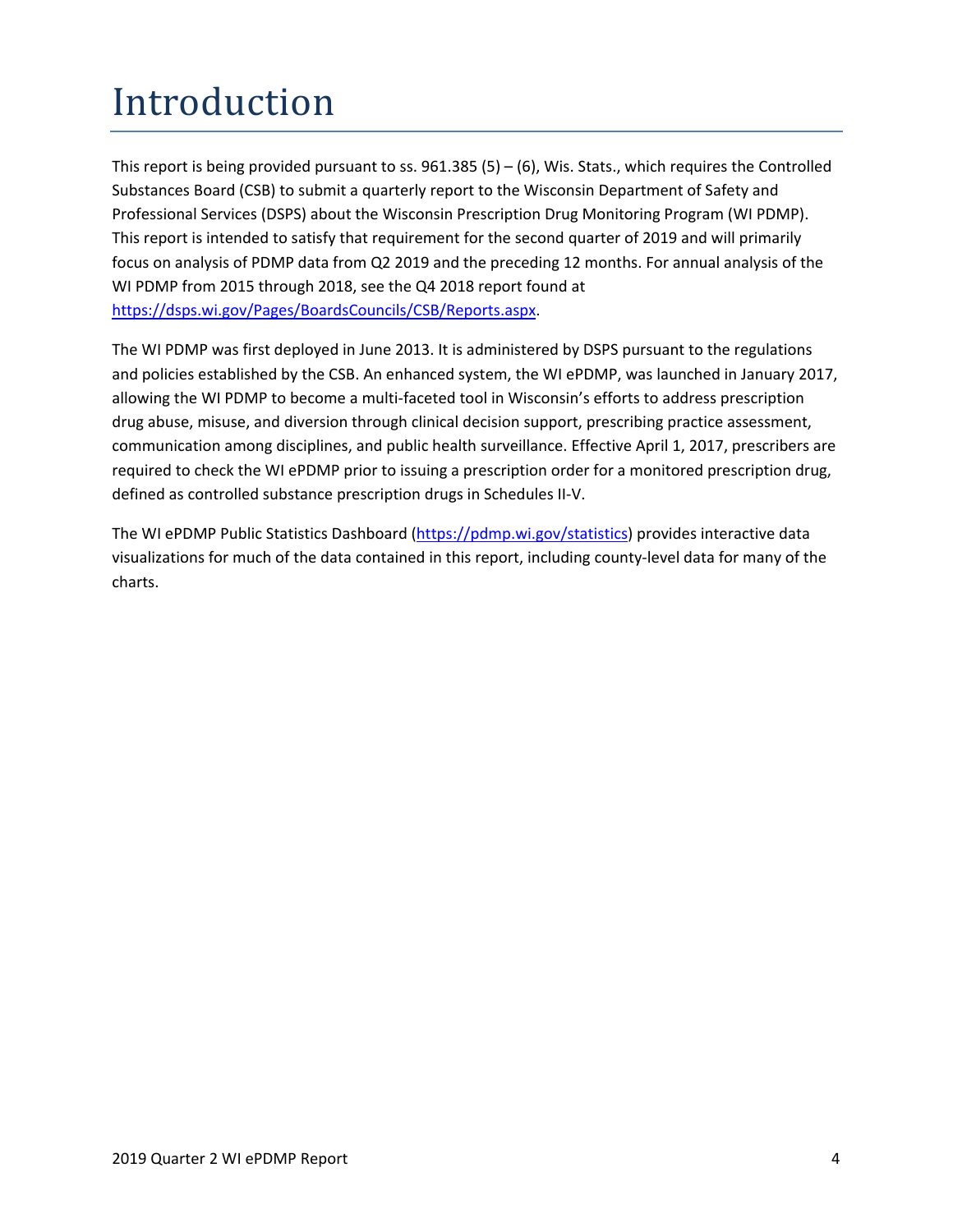## <span id="page-4-0"></span>User Satisfaction

A WI ePDMP user satisfaction survey was conducted in April 2018, and detailed results of the survey were provided in the Q2 2018 report. In brief, the survey was sent to approximately 30,000 registered healthcare professionals and had a response rate of 20%. The survey indicated that most users are satisfied with the WI ePDMP, with 77% percent of respondents providing responses of either "Satisfied" or "Very Satisfied."

User-led enhancements identified through the initial survey and refined via a subsequent user survey in January 2019 are being prioritized for the 2019 and 2020 development timeline. These enhancements include:

- Streamlining the Patient Report to expand the use of visualization, reduce the need to scroll through the page, and add detail available in the dispensing detail;
- Improving the error correction/record voiding process used by dispensers to correct or void a previously reported dispensing record.

User-group feedback will continue to be utilized throughout the development process to ensure enhancements meet the needs of the WI ePDMP users. Additional user satisfaction survey will be conducted after implementation of the enhancements.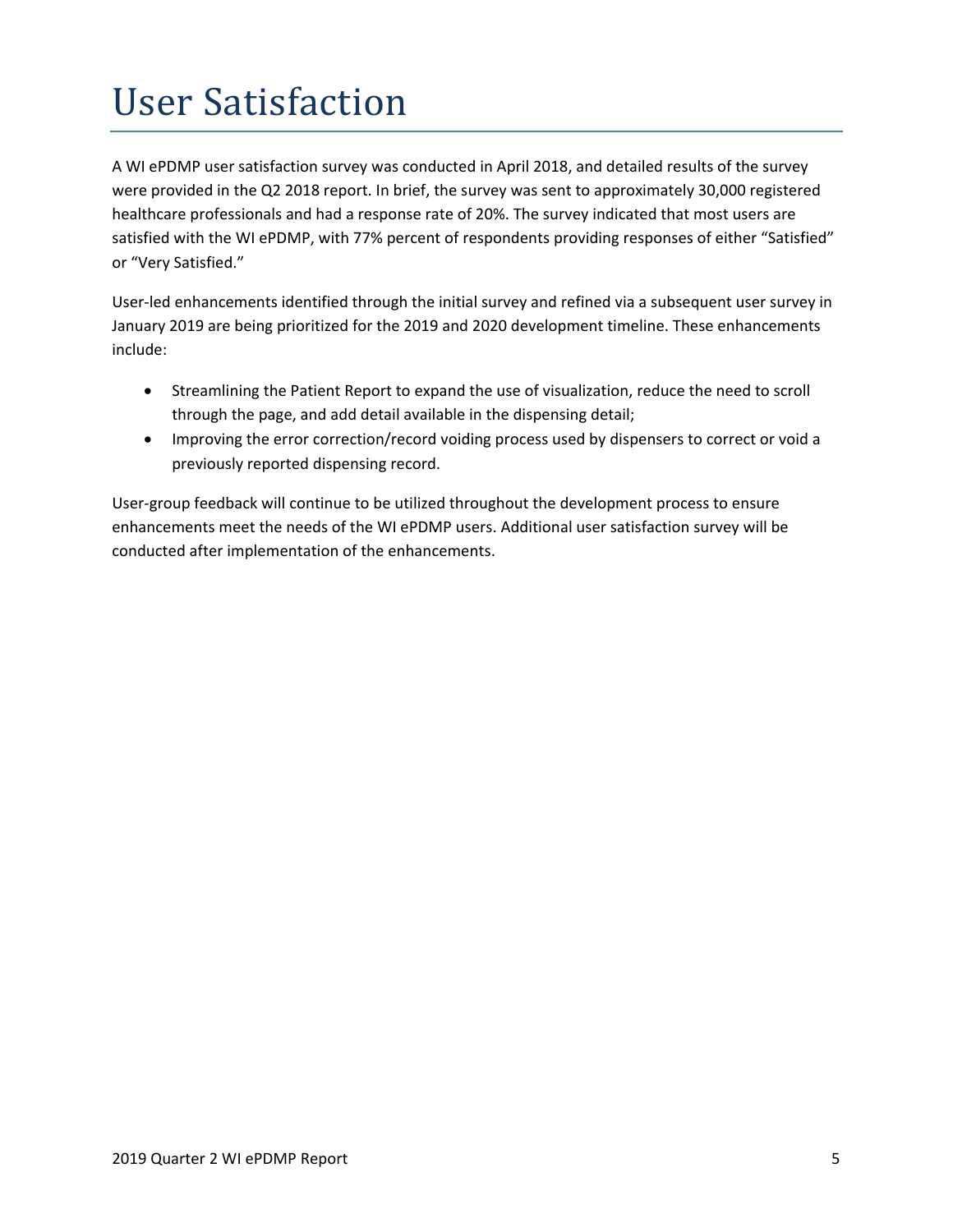## <span id="page-5-0"></span>Impact on Referrals for Investigation

Pursuant to s. 961.385 (2) (f) and (3) (c), Wis. Stats., the CSB may disclose PDMP data to a licensing or regulatory board and refer for discipline a pharmacist, pharmacy, or practitioner who fails to comply with the rules of the Prescription Drug Monitoring Program or if circumstances indicate suspicious or critically dangerous conduct or practices of a pharmacy, pharmacist, practitioner, or patient. In 2018, the CSB Referral Criteria Workgroup was formed to develop recommendations for how the CSB could define suspicious or critically dangerous conduct or practices.

Based on the initial recommendations, the Wisconsin Medical Examining Board (MEB), Dentistry Examining Board (DEB), and Board of Nursing (BON) received summaries of the PDMP dispensing data specific to their professions at their meetings in the fall of 2018. The data focused on opioid dispensing volume for the six-month time period of December 1, 2017 through May 31, 2018. Based on the data presented, the following actions occurred:

- The top seven physician (MD/DO) prescribers and the top seven physician assistant (PA) prescribers, based on opioid dispensing volume for the six-month period, were referred to the MEB.
- The top four dentistry prescribers, based on opioid dispensing volume for the six-month period, were referred to the DEB. An additional 12 dentistry prescribers were referred from the highest 1% of opioid prescribers for the profession for having written prescriptions for over three days without any indication of use of the WI ePDMP.
- The top four Advanced Practice Nurse Prescribers (APNP), based on opioid dispensing volume for the six-month time period, were referred to the BON. The BON requested additional targeted outreach to over 800 APNPs who had an estimated WI ePDMP usage of less than 50% in an effort to educate these prescribers about the requirement to use the PDMP, as well as the tools available in the PDMP that can help promote safe prescribing practices.

The investigation of the referred prescribers is ongoing, through the DSPS Division of Legal Services and Compliance.

The CSB Referral Criteria Workgroup continues to meet in 2019 to refine the process for using PDMP data to proactively monitor licensees and their prescribing practices for suspicious or critically dangerous conduct or practices and to determine when such activity should result in a referral to the appropriate licensing board. Results of the current investigations will also be used by the CSB Referral Criteria Workgroup to guide the process of proactive monitoring and referrals.

Additionally, the CSB conducts monthly audits of dispenser requirements with the requirement to submit dispensing data to the WI PDMP. Targeted outreach efforts are made in an attempt to bring all licensed pharmacies into compliance. Pharmacies that remain out of compliance after multiple outreach attempts are referred to the Pharmacy Examining Board (PEB). In Q2 2019, 46 pharmacies were referred to the PEB for possible noncompliance.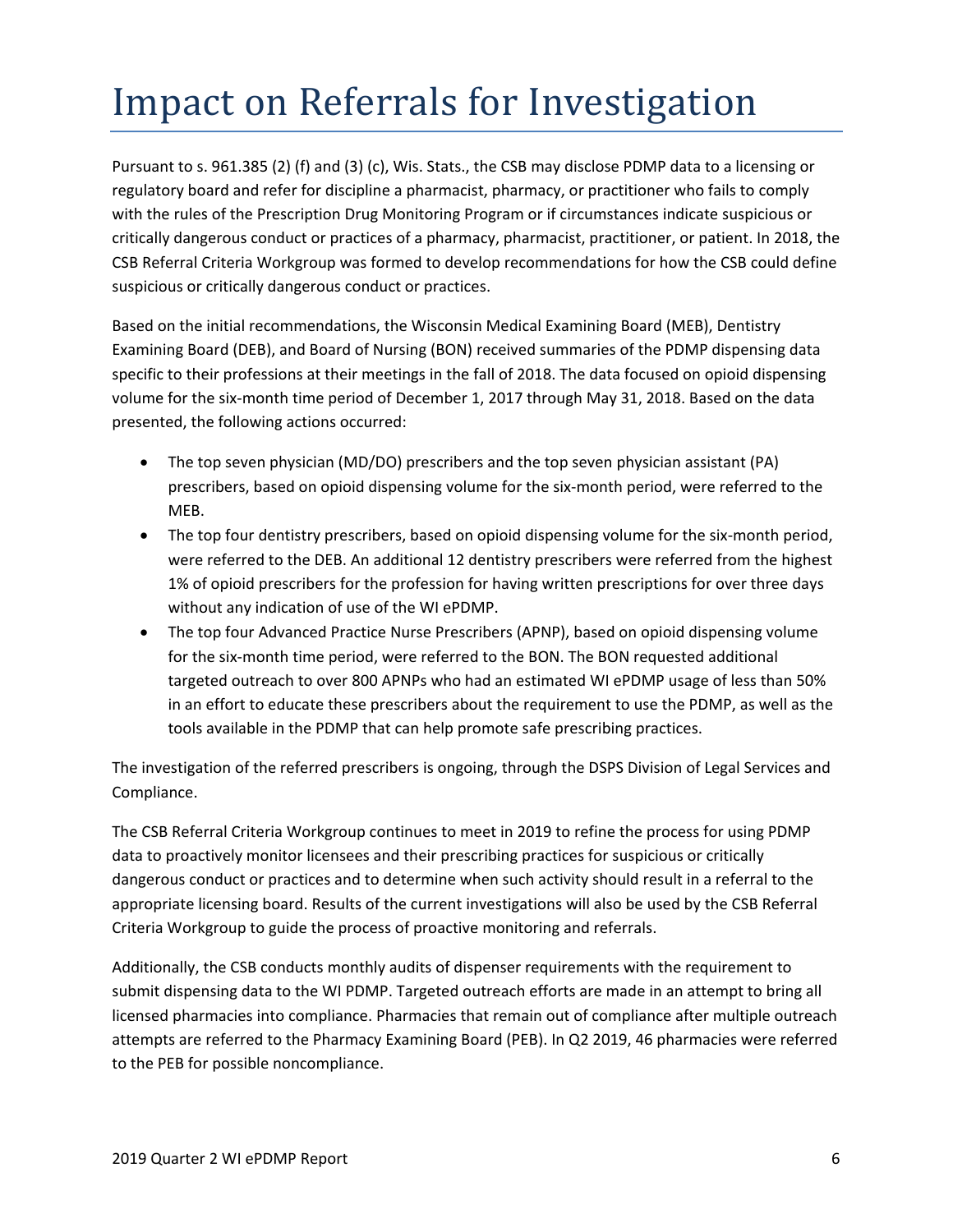## <span id="page-6-0"></span>Monitored Prescription Drug Dispensing Trend

Overall, the trend of decreased dispensing of monitored prescription drugs, defined as controlled substances in schedules II through V, continues in Wisconsin. Beginning in Q1 2016, the dispensing of both opioids and benzodiazepines has decreased each quarter. The dispensing of stimulants has been variable by quarter, with no overall significant change in dispensing volume since the beginning of 2016.

From Q1 2019 to Q2 2019 specifically, there was a minimal reduction in the total number of all monitored prescription drugs dispensed. Overall, there has been a 6% reduction from the dispensing levels of Q2 2018.



When considering specific classes of monitored drugs, data from the PDMP show that opioid dispensing from Q1 2019 to Q2 2019 remained effectively the same, with a decrease of only 68 prescription dispensings. This still equates to a nearly 8% reduction from the dispensing levels of Q2 2018.



<sup>2019</sup> Quarter 2 WI ePDMP Report 7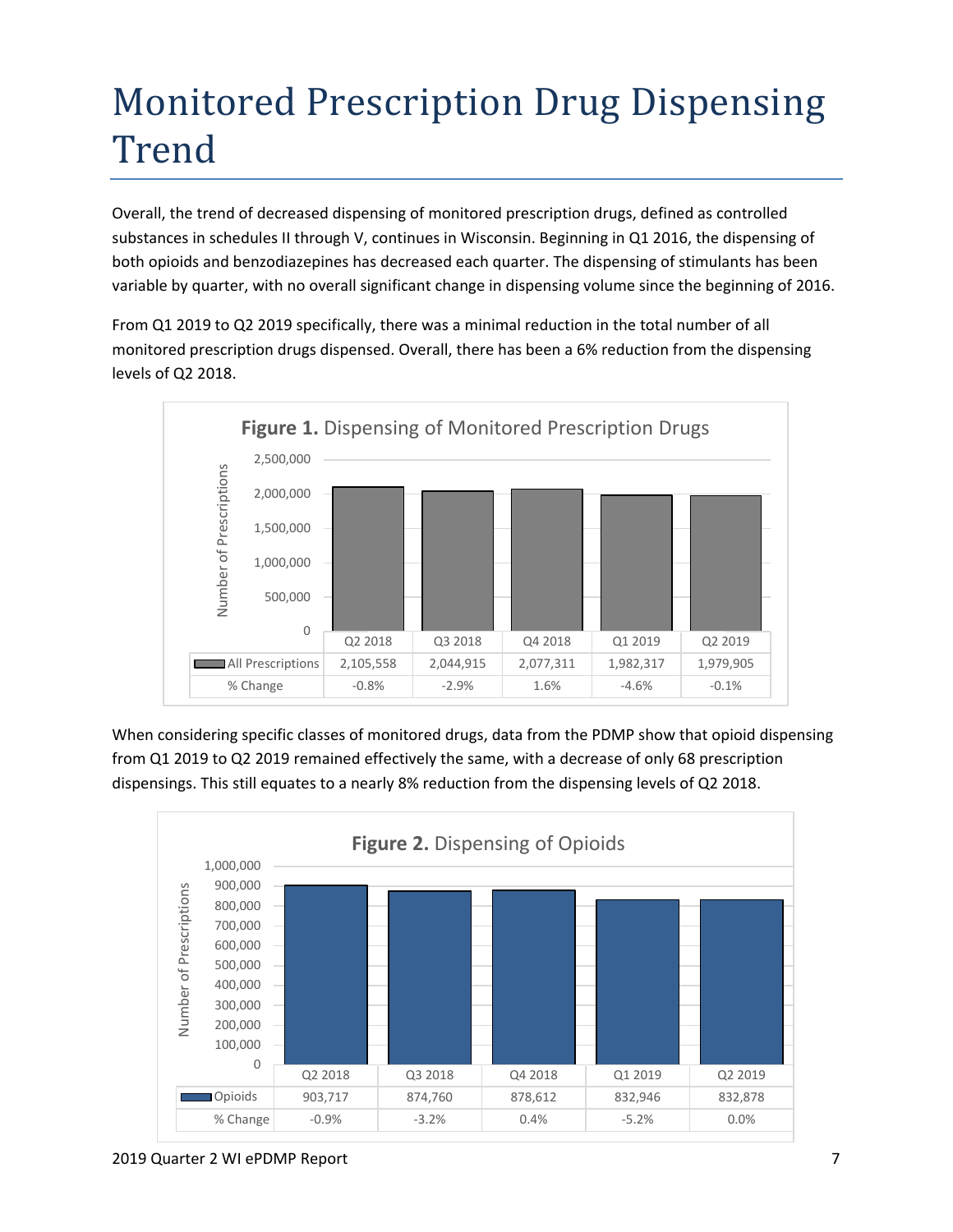Benzodiazepine dispensing from Q1 2019 to Q2 2019 increased slightly, by less than 1%. This still equates to an overall 6% reduction from the dispensing levels of Q2 2018.



Dispensing of stimulants continues to fluctuate quarterly between increased and decreased dispensing. Dispensing for Q2 2019 increased by 2% from Q1 2019. Overall, dispensing of stimulants is up 2%from the dispensing levels of Q2 2018.



#### **Top 15 Dispensed Monitored Prescription Drugs**

Table 1 below shows the top 15 most dispensed monitored prescription drugs in Q2 2019 compared to Q1 2019, ranked in order of the number of prescriptions dispensed in Q2 2019. The top 15 drugs make up just over 88% of the dispensing of monitored prescription drugs for any given quarter.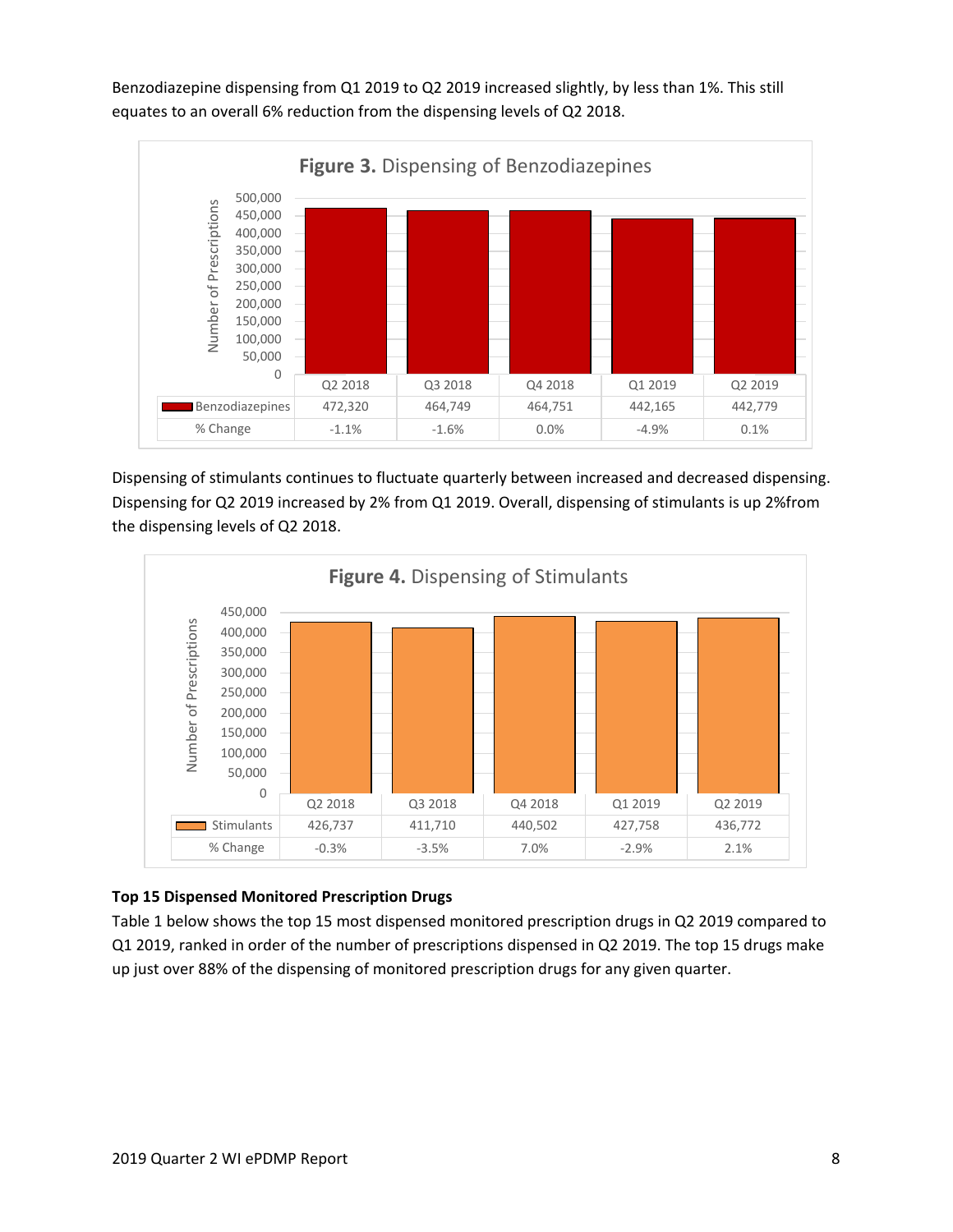| Table 1. Top 15 Dispensed Monitored Prescription Drugs by Dispensing Volume |                                                           |                   |                              |                              |                   |  |  |  |
|-----------------------------------------------------------------------------|-----------------------------------------------------------|-------------------|------------------------------|------------------------------|-------------------|--|--|--|
|                                                                             | <b>Drug Name</b>                                          | <b>Drug Class</b> | Q1 2019<br><b>Dispensing</b> | Q2 2019<br><b>Dispensing</b> | Percent<br>Change |  |  |  |
| $\mathbf{1}$                                                                | Hydrocodone-Acetaminophen                                 | Opioid            | 273,433                      | 273,722                      | 0.1%              |  |  |  |
| $\overline{2}$                                                              | Amphetamine-<br>Dextroamphetamine                         | Stimulant         | 196,595                      | 201,975                      | 2.7%              |  |  |  |
| 3                                                                           | <b>Tramadol HCl</b>                                       | Opioid            | 166,730                      | 170,678                      | 2.4%              |  |  |  |
| 4                                                                           | Lorazepam                                                 | Benzodiazepine    | 138,998                      | 138,908                      | $-0.1%$           |  |  |  |
| 5                                                                           | Alprazolam                                                | Benzodiazepine    | 134,266                      | 134,492                      | 0.2%              |  |  |  |
| 6                                                                           | Oxycodone HCl                                             | Opioid            | 130,541                      | 129,054                      | $-1.1%$           |  |  |  |
| $\overline{7}$                                                              | Clonazepam                                                | Benzodiazepine    | 115,643                      | 116,198                      | 0.5%              |  |  |  |
| 8                                                                           | Zolpidem Tartrate                                         | Other             | 109,582                      | 109,037                      | $-0.5%$           |  |  |  |
| 9                                                                           | Lisdexamfetamine Dimesylate                               | Stimulant         | 95,789                       | 98,263                       | 2.6%              |  |  |  |
| 10                                                                          | Methylphenidate HCl                                       | Stimulant         | 96,697                       | 97,491                       | 0.8%              |  |  |  |
| 11                                                                          | Oxycodone w/ Acetaminophen                                | Opioid            | 86,402                       | 83,697                       | $-3.1%$           |  |  |  |
| 12                                                                          | Pregabalin                                                | Other             | 57,650                       | 59,815                       | 3.8%              |  |  |  |
| 13                                                                          | <b>Buprenorphine HCI-Naloxone</b><br><b>HCl Dihydrate</b> | Opioid            | 44,561                       | 47,631                       | 6.9%              |  |  |  |
| 14                                                                          | Diazepam                                                  | Benzodiazepine    | 46,636                       | 46,712                       | 0.2%              |  |  |  |
| 15                                                                          | Morphine Sulfate                                          | Opioid            | 41,542                       | 40,842                       | $-1.7%$           |  |  |  |

One notable trend in the top 15 drugs is that the dispensing of Buprenorphine HCl-Naloxone HCl Dihydrate, one of the medications commonly used as part of Medication-Assisted Treatment (MAT) for opioid use disorder, continues to rise. Note that this does not include dispensings that occur at an opioid treatment program due to federal regulation 42 CFR Part 2, which prohibits federally funded opioid treatment programs from submitting dispensing data to state PDMPs. Buprenorphine HCl-Naloxone HCl Dihydrate moved into the 15<sup>th</sup> spot of the most dispensed monitored prescription drugs in Q3 2018 and is rose to the 13<sup>th</sup> most dispensed monitored prescription drug in Q2 2019, with an increase of nearly 7% from Q1 2019 to Q2 2019, which equates to an increase of almost 26% in the past 12 months.

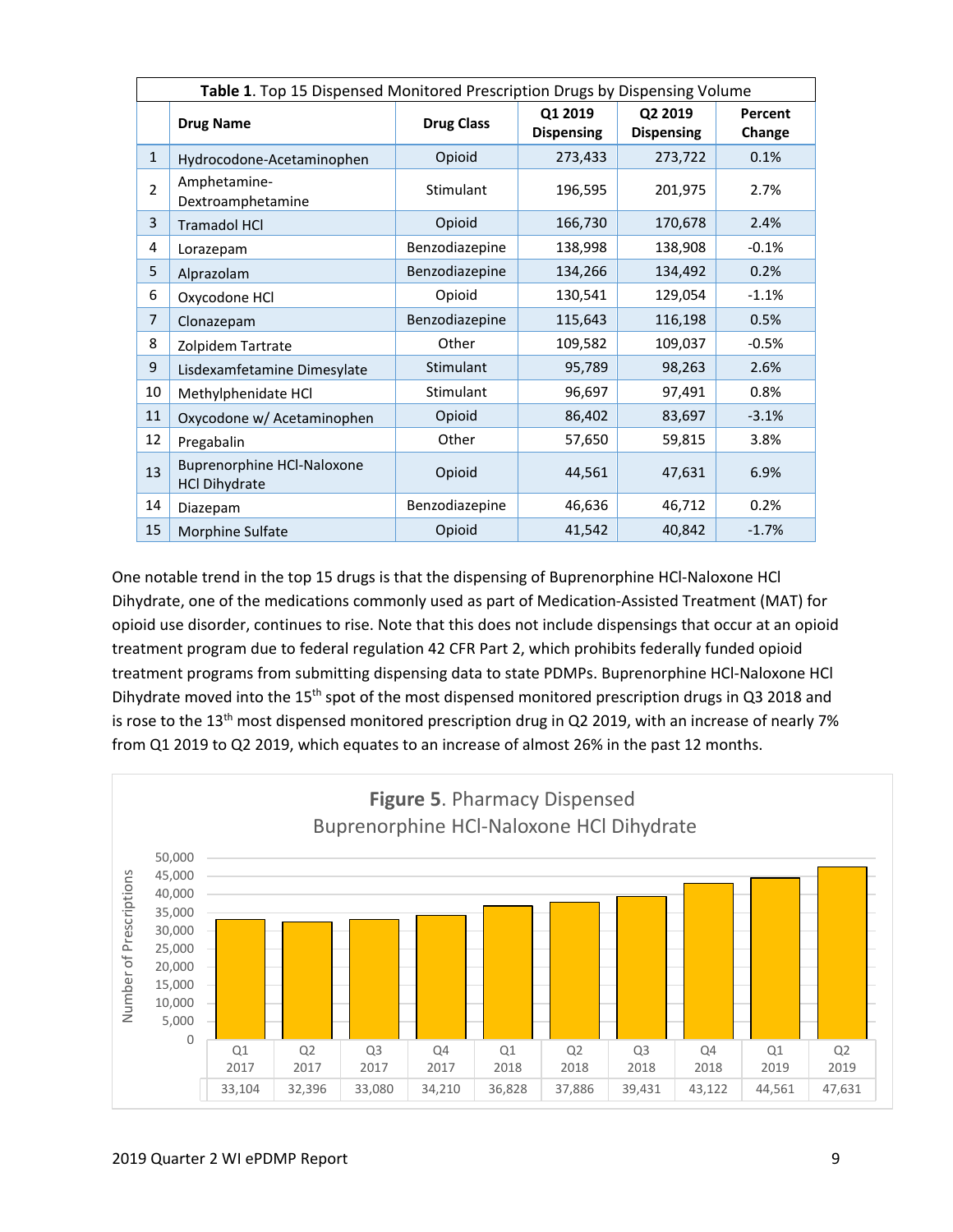## <span id="page-9-0"></span>Data-Driven Alerts

The WI ePDMP application performs sophisticated data analytics on a patient's prescription history to assess the patient's monitored prescription drug history and to alert WI ePDMP users to potential indications of abuse, diversion, or overdose risk, such as high morphine milligram equivalent doses, overlapping benzodiazepine and opioid prescriptions, and multiple prescribers or dispensers. Datadriven alerts are presented on the patient report as way to call attention to specific detail from the dispensing data.

The 6 types of data-driven concerning patient history alerts are:

- 1. *Concurrent Benzodiazepine and Opioid Prescription Alert*, which indicates when a patient's active current prescriptions include both an opioid and a benzodiazepine, a combination that significantly increases the patient's risk of overdose.
- 2. *Long-Term Opioid Therapy with Multiple Prescribers Alert*, which indicates when a patient has been prescribed at least one opioid prescription from two or more prescribers for 90 or more days.
- 3. *High Current Daily Dose of Opioids Alert*, which indicates when a patient's active current prescriptions are estimated to provide a daily dose of opioids that exceeds 90 morphine milligram equivalent (MME), thereby increasing the patient's risk of overdose.
- 4. *Early Refill Alert*, which indicates when a patient has refilled a controlled substance prescription two or more days earlier than the expected refill date based on the estimated duration of the prescription calculated and reported by the pharmacy.
- 5. *Multiple Prescribers or Pharmacies Alert*, which indicates that the patient has obtained prescriptions from at least five prescribers or five pharmacies within the previous 90 days. The five prescribers or dispensers may be associated with the same clinic, practice or location, but the WI ePDMP still views them as separate prescribers/dispensers. This alert is not a direct indication of doctor shopping; it is simply a flag for further inspection of the dispensing history.
- 6. *Multiple Same Day Prescriptions Alert*, which indicates when a patient has received the same controlled substance drug from multiple prescribers or pharmacies on the same day.

Overall, there was a 5.6% reduction in the number of concerning patient history alerts generated by analytics of the dispensing data from Q1 2019 to Q2 2019. Specifically, the alerts for Multiple Prescribers or Pharmacies, an alert that may be an indication of "doctor shopping," decreased in occurrence by 18%. The occurrence of both High Opioid Daily Dose and Long-Term Opioid Therapy alerts decreased by nearly 7%, and Concurrent Benzodiazepine and Opioid alerts decreased by 3%. There was again a slight increase in frequency of occurrence for Multiple Same Day Prescriptions in Q2 2019; however, when compared to Q1 2017, the occurrence rate for that alert type has decreased by over 50%. This is also the least frequent of alert types, making up only approximately 1% of all data-driven alerts.

See Table 2 and Figure 6 below for detail on the overall volume of alerts by alert type since the WI ePDMP was launched in Q1 2017, as well as the percent change that occurred from Q1 2019 to Q2 2019.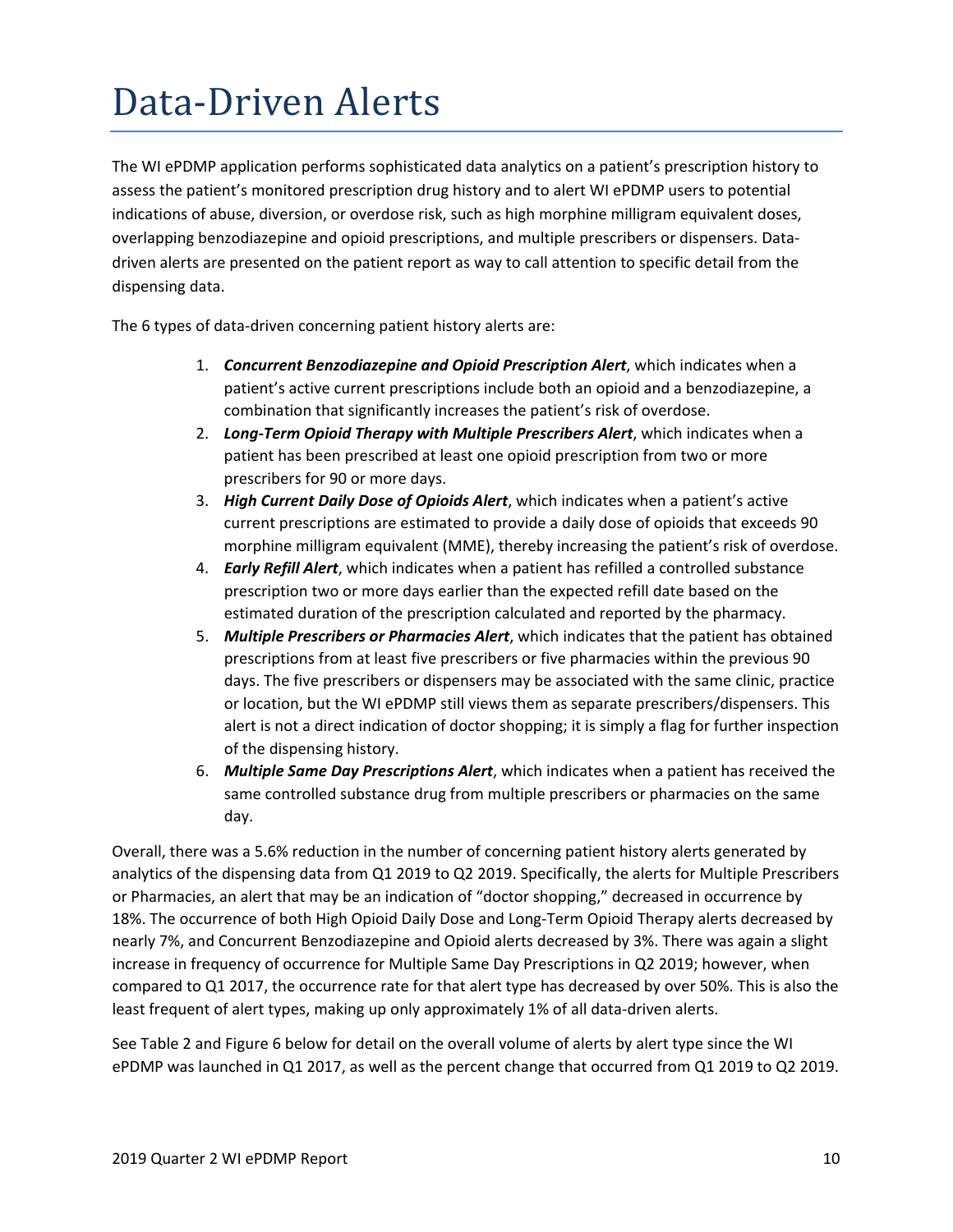|   | Table 3. Concerning Patient History Alerts Listed by Volume of Alerts Generated in Q2 2019 |         |                     |                       |  |  |  |  |  |
|---|--------------------------------------------------------------------------------------------|---------|---------------------|-----------------------|--|--|--|--|--|
|   | <b>Alert Type</b>                                                                          | Q1 2019 | Q <sub>2</sub> 2019 | <b>Percent Change</b> |  |  |  |  |  |
| 1 | Concurrent Benzodiazepine and Opioid                                                       | 25,608  | 24,882              | $-2.8%$               |  |  |  |  |  |
| 2 | Long-Term Opioid Therapy                                                                   | 24,619  | 22,918              | $-6.9\%$              |  |  |  |  |  |
| 3 | <b>High Opioid Daily Dose</b>                                                              | 21,853  | 20,414              | $-6.6%$               |  |  |  |  |  |
| 4 | Early Refill                                                                               | 15,901  | 16,654              | 4.7%                  |  |  |  |  |  |
| 5 | Multiple Prescribers or Pharmacies                                                         | 15,668  | 12,825              | $-18.1%$              |  |  |  |  |  |
| 6 | Multiple Same Day Prescriptions                                                            | 1,258   | 1,376               | 9.4%                  |  |  |  |  |  |
|   | <b>All Alert Types</b>                                                                     | 104,907 | 99,069              | $-5.6%$               |  |  |  |  |  |

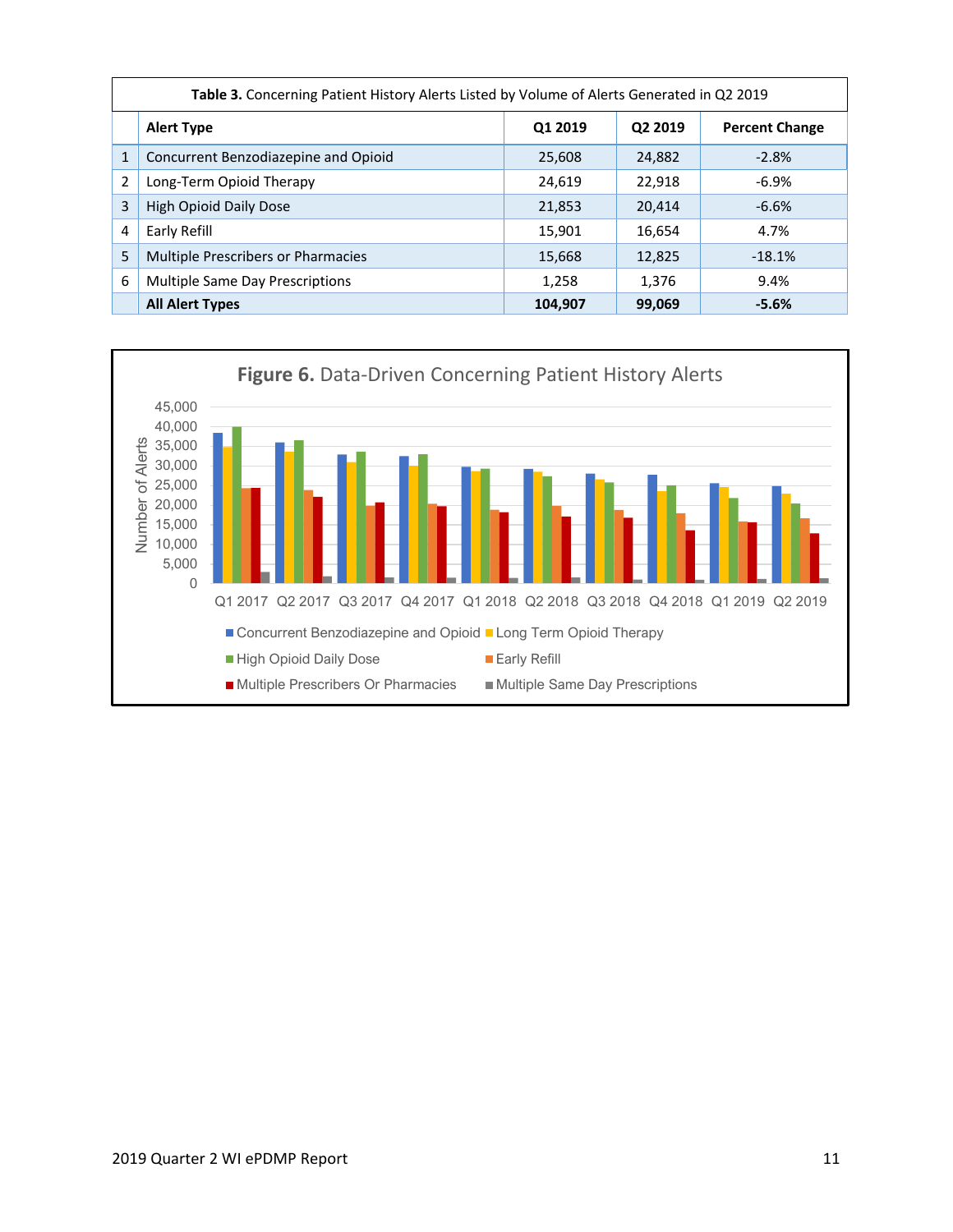# <span id="page-11-0"></span>Disclosure of WI PDMP Data

Between April 1 and June 30, 2019, healthcare users made a total of 1,913,235 patient queries. Breaking down the queries by user type shows that 44% of the queries were performed by delegates of prescribers or pharmacists, 36% were performed by prescribers, 17% by pharmacists, and 3% by other non-prescribing healthcare professionals. The number of patient queries per month is continuing to increase, even with the overall decreases seen in the dispensing of monitored prescription drugs. Query volume increased by 4% in Q2 2019 compared to Q1 2019, even though dispensing volume was effectively unchanged. April and May 2019 had the highest query numbers on record, with 651,657 and 664,352 queries per month, respectively.



The WI ePDMP is currently connected to 21 other state PDMPs via the National Association of Boards of Pharmacy's PMP InterConnect (PMPi) and the RxCheck interstate data sharing hub. This allows healthcare users to expand the WI ePDMP patient query to return results from PDMPs in other states, including border states such as Minnesota, Michigan, Illinois, Iowa and Indiana.

Healthcare professionals from 14 health systems in Wisconsin have one-click access to the PDMP from within their electronic health record (EHR) platform. Three additional health systems have begun testing the single-sign-on option from within their EHR and will be going live with the connection in Q3 2019. Figure 8 below shows that, in Q2 2019, 44% of patient queries were through the direct EHR integration, which is consistent with the Q1 2019 query volume by source.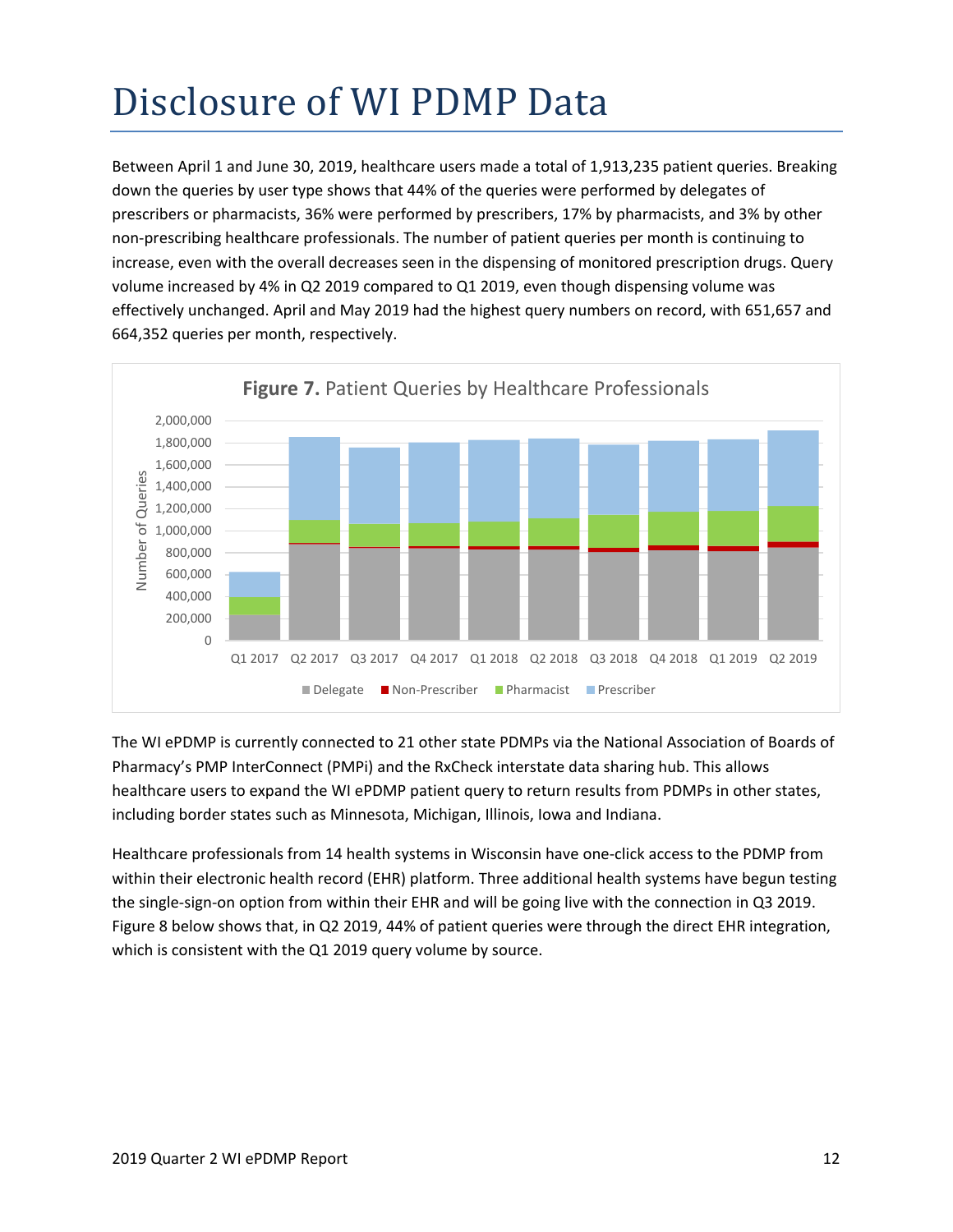

Authorized individuals from non-healthcare groups made a total of 410 requests for PDMP data in Q2 2019, which is a 2% decrease over the previous quarter. The largest decrease was among authorized Government Employee users, and the largest increase was among authorized Law Enforcement users. Usage among authorized Medical Examiner/Coroner users remained steady but is higher than it had been in previous years.

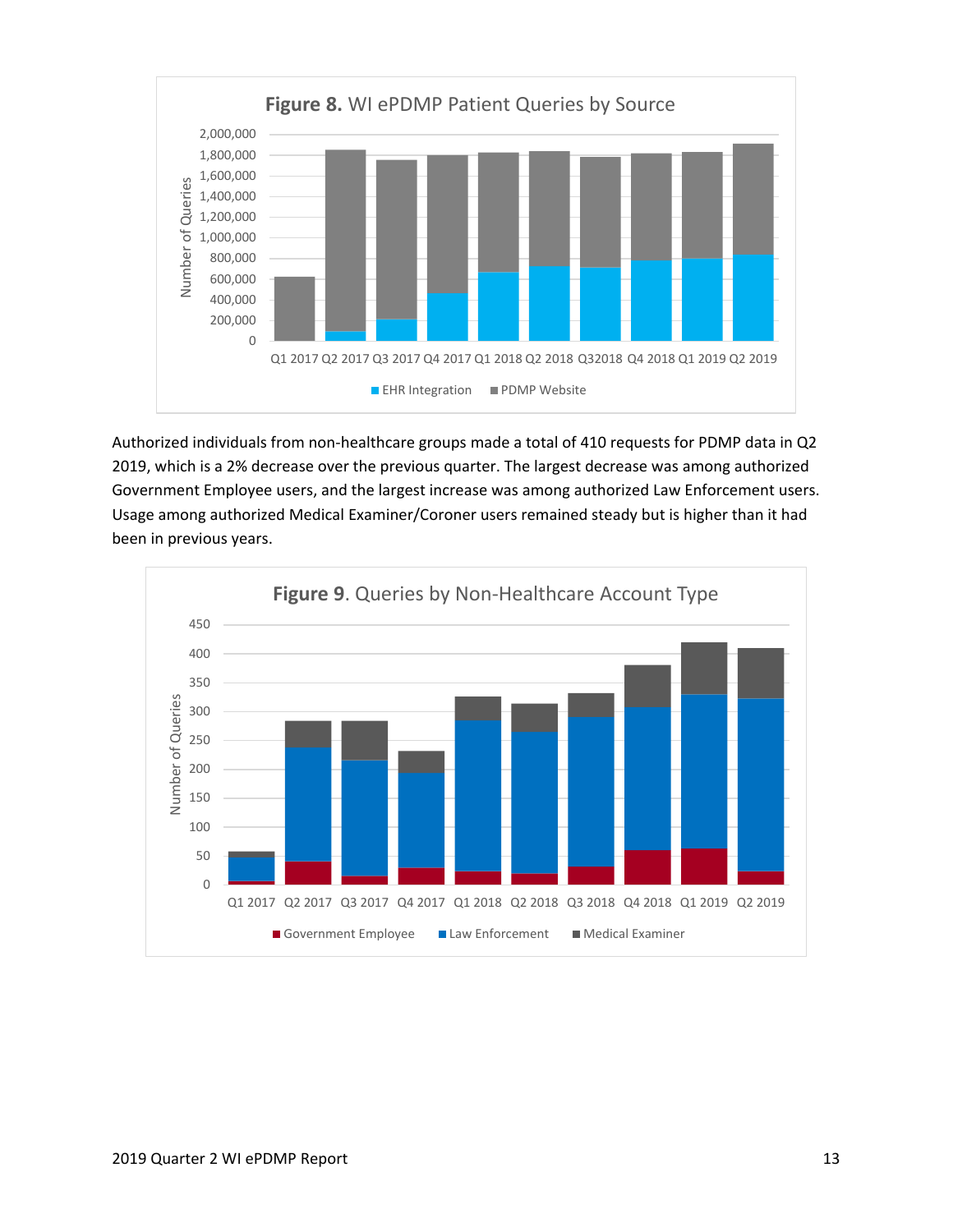### <span id="page-13-0"></span>Law Enforcement Reports

In Q2 2019 there were 654 events reported to the WI ePDMP by Wisconsin law enforcement agencies as required by s. [961.37 \(3\) \(a\),](https://docs.legis.wisconsin.gov/document/statutes/961.37(3)(a)) Wis. Stat. The law requires the agencies to submit a report in each of the following situations:

- 1. When a law enforcement officer receives a report of a stolen controlled substance prescription.
- 2. When a law enforcement officer reasonably suspects that a violation of the Controlled Substances Act involving a prescribed drug is occurring or has occurred.
- 3. When a law enforcement officer believes someone is undergoing or has immediately prior experienced an opioid-related drug overdose.
- 4. When a law enforcement officer believes someone died as a result of using a narcotic drug.

Prescribers of patients associated with these events receive a proactive email notice from the WI ePDMP, in addition to the event being captured as an alert on the patient report in the WI ePDMP. Figure 10 shows the number of law enforcement reports submitted to the WI ePDMP by month since the WI ePDMP was launched. There is no statutory requirement for law enforcement agencies to submit their reports within a certain timeframe after the date of the event, and outreach efforts continue to emphasize the value that law enforcemnt reporting brings for healthcare clinical decision making.



The distribution of submission by report type remains fairly consistent from one quarter to the next. However, the proportion of non-fatal opioid-related overdose events at the end of Q2 has increased by 7% compared to the proportion reported at the end of Q1 2019. The 2019 year-to-date distribution by report type can be seen below:

- 41% of the reports submitted were reports of stolen controlled substance prescriptions
- 22% of the reports submitted were for suspected violations of the Controlled Substances Act
- 32% of the reports submitted were for suspected non-fatal opioid-related overdose events
- 5% of the reports submitted were for suspected narcotic-related deaths.